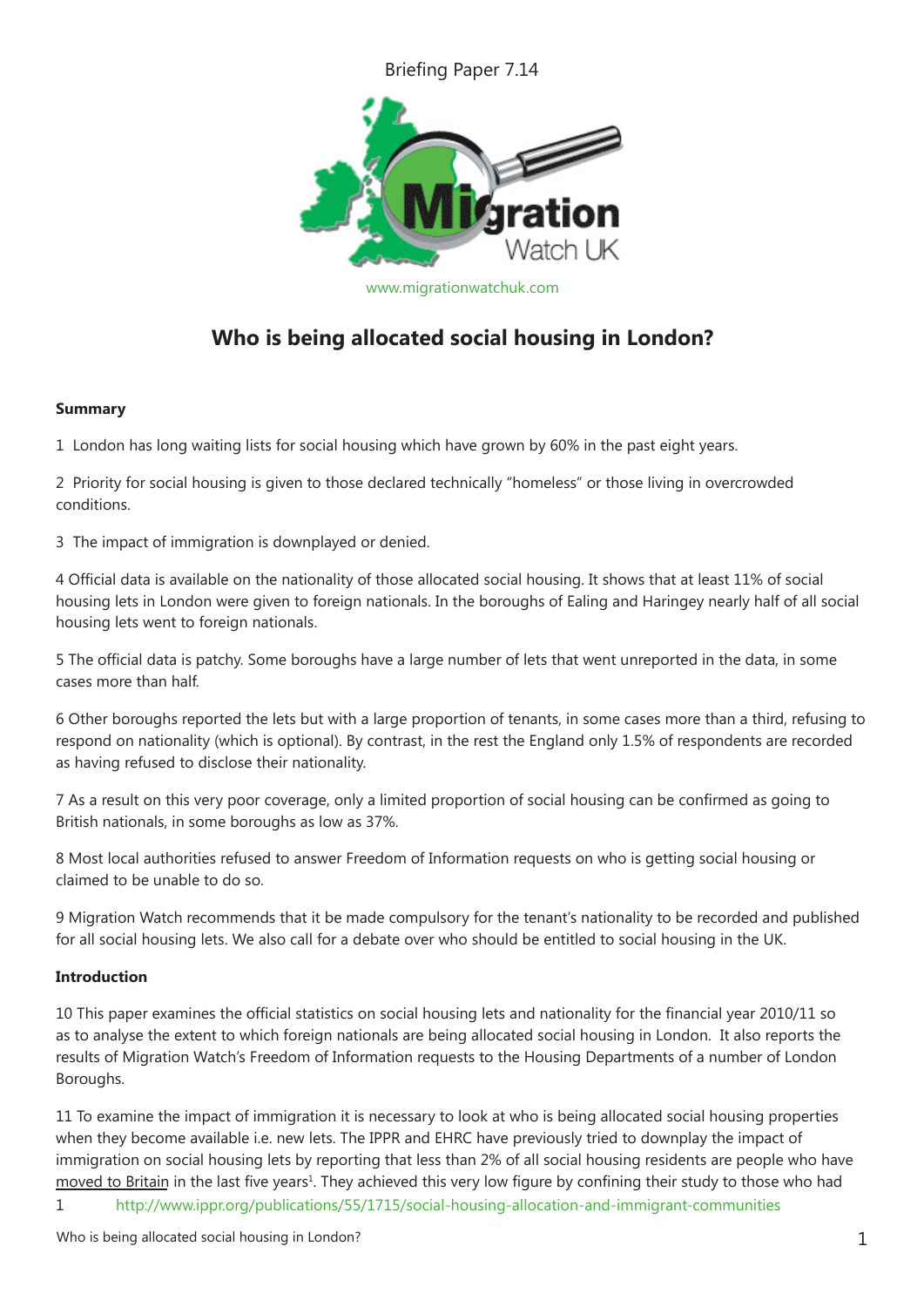recently arrived and then making a comparison with the total of all existing lets throughout the country.

12 London is a hugely diverse city with around one third of its residents born overseas. Many have become naturalised as British citizens. This paper looks solely at the current nationality of those being allocated social housing. If they are foreign nationals they will either be more recent immigrants or they will have decided not to apply for British nationality.

## **Providers**

13 Social housing is provided by both local authorities and Housing Associations. Applicants for social housing must normally join the local social housing register. Often local councils and Housing Associations operate a Common Housing Register where applicants' details are available to all housing providers. Housing associations have agreements with local authorities on the proportion of their properties that will be re-let to tenants referred to them from the local authority (up to 100%). The Housing Association can choose to whom it re-lets the remainder of its vacancies.

#### **Who is prioritised for social housing**

14 The waiting list for social housing in London increased by 60% between 2002 and 2010 to 362,300. As the demand for social housing is much greater than supply, local authorities prioritise applicants. Councils and Housing Associations may operate their own prioritisation criteria or they may set a Common Allocations Policy.

15 Many councils sort their applicants into priority bands (e.g. 1 is high priority and 4 is low priority) while others score the applicants according to certain criteria. Legally, priority has to be given to those who have "reasonable preference". These are applicants who are technically "homeless" or in overcrowded conditions. Homelessness "does not just refer to those without a roof, you may be legally classed as homeless if you are sleeping on a friend's sofa, staying in a hostel, suffering from overcrowding, or other bad conditions".<sup>2</sup> A common cause of overcrowding relates to family size. Criteria relating to the required number of bedrooms depend on the number, age and sex of the children<sup>3</sup>.

16 In 2009 the last government set out guidance on social housing allocations which made much of the fact that, alongside giving priority to those with "reasonable preference", local authorities were to be given the flexibility to adjust their allocations policy towards those with a local connection or who had been on waiting lists a long time.<sup>4</sup>

17 Most London local authorities include the concept of "local connection" in their allocation policies. This is used to decide who gets priority if all other attributes are equal and, in some cases, to decide who can join the housing register. However, this "local connection" criterion is often very weak. It can be met by just being resident in the borough at the time of the application or for a period of a few months prior to the application. As long as the "local connection" criterion is met no further distinction is then made between someone who has lived in the area for a long time and someone who has recently moved to the area. The following examples illustrate the variation around "local connection" in the London Boroughs:

- Southwark makes no distinction around "local connection";
- Lewisham just requires the applicant to be resident in the borough;

 - Barking & Dagenham consider the criterion to be met by being resident in the borough for six of the last twelve months;

 - Newham is currently consulting over requiring applicants to have been continuously resident in the borough for two years before they can be accepted on the housing register<sup>5</sup>.

18 Westminster, which prioritises applicants through a point scoring system, awards points to those who have been

- 2 [http://england.shelter.org.uk/get\\_advice/homelessness](http://england.shelter.org.uk/get_advice/homelessness)
- 3 [http://england.shelter.org.uk/get\\_advice/repairs\\_and\\_bad\\_conditions/home\\_safety/overcrowding](http://england.shelter.org.uk/get_advice/repairs_and_bad_conditions/home_safety/overcrowding)
- 4 <http://www.communities.gov.uk/publications/housing/allocationsstatutoryguidance>
- 5 Local authorities are required to publish their housing allocation policies. They are all available online.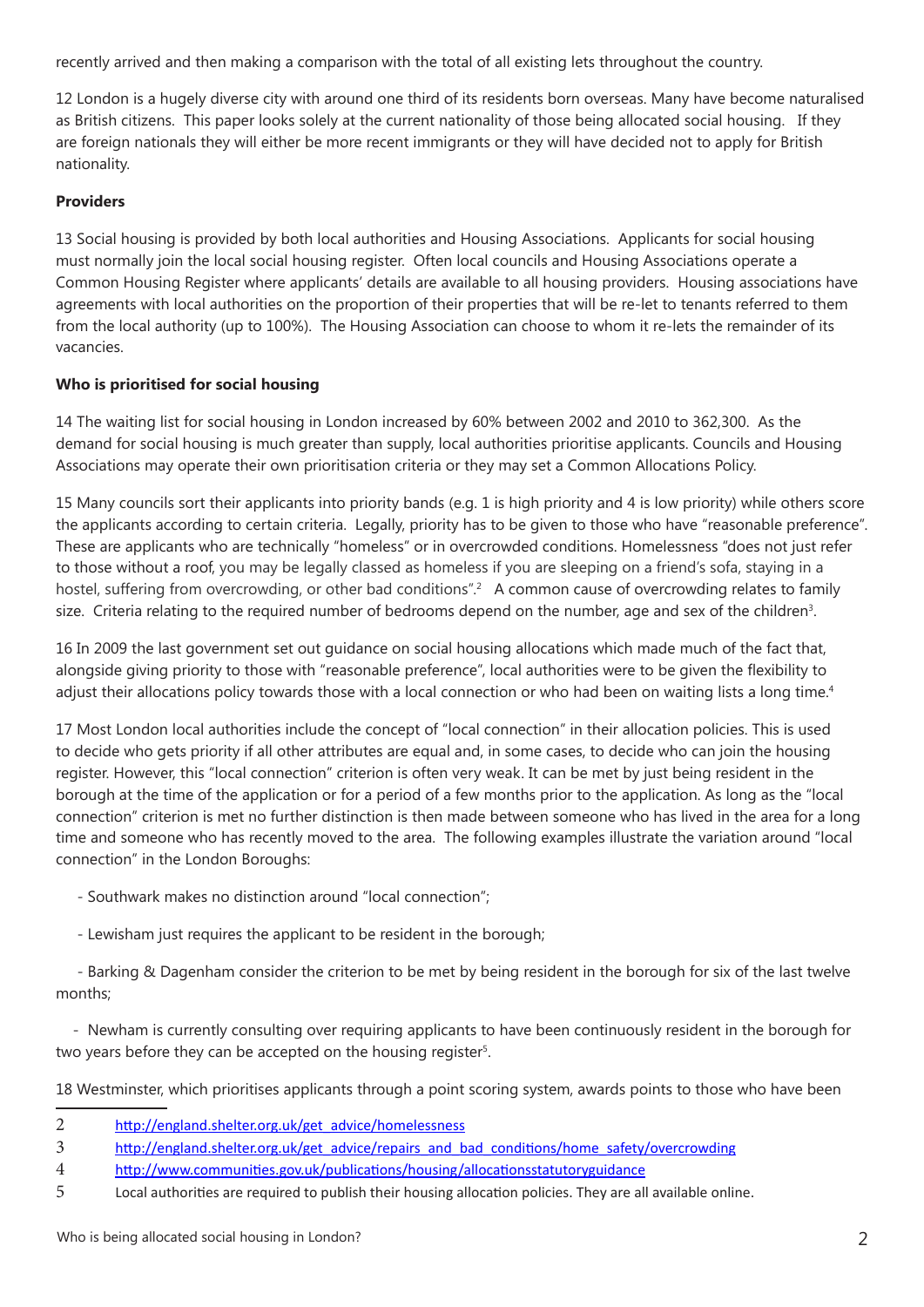resident in the borough for over ten years (although much fewer points than those given to applicants who are overcrowded or homeless). However, it does reserve some properties solely for those with an "established local connection" with the borough<sup>6</sup>.

19 More generally, consideration is given to applicants who have been on the waiting list for a long time but only in comparison to other applicants deemed to be in the same priority category. Applicants considered a higher priority (overcrowded or homeless) usually take preference.

20 In London as a whole single people, couples or families who are not classified as homeless or overcrowded are usually given the lowest priority and have little hope of ever being housed. Councils may also disqualify certain residents from even joining the housing register, for example if they earn above a salary threshold (e.g. £30,000 per annum for Lewisham).

## **Immigration Status and Eligibility - Local authority social housing**

21 Main applicants can go on the local authority social housing register if they:

- are EEA nationals
- have been granted Indefinite Leave to Remain (ILR)
- have refugee status or a grant of Humanitarian Protection
- have been granted Exceptional Leave to Remain (ELR)

Grants of ELR are often given to applicants who do not meet the criteria to remain in the UK under the immigration rules but a decision to grant leave has been based on Articles of the European Convention of Human Rights (e.g. article 8: the right to family life). The situation with Housing Associations own vacancies appears more complex with one prominent housing advice website suggesting that applicants cannot be refused a place on the waiting list solely because of their immigration status.<sup>7</sup>

#### **CORE Data**

22 The Continuous Recording of Sales and Letting (CORE) is a national information source funded jointly by the Tenant Services Authority and the Department for Communities and Local Government (DCLG). It records information on the characteristics of new social housing tenants in both Housing Association and local authority homes as well as existing social housing tenants transferring to a new property<sup>8</sup>. In 2010/11 it covered 60% of all local authority lets and nearly all housing associations<sup>9</sup>.

23 Lettings data is divided into "General Needs" and "Supported Housing". The bulk of social housing is covered under "General Needs"; this is the category referred to in this paper. The data does not include the housing of asylum seekers while they are awaiting decisions on their applications.

24 Data on letting is gathered by an interview with each new tenant after the home is allocated. The interview is designed to record a number of characteristics about the new tenants - one of which is nationality. The questionnaire is completed by the housing provider. The local authority will interview tenants going into local authority homes while housing associations will interview those allocated a home with a housing association. The question on nationality is **optional**. See Annex A – CORE Lettings log for a scanned copy of the questionnaire.

<sup>6</sup> Wesminster Housing Allocation Scheme, paragraph 16.4 [http://transact.westminster.gov.uk/docstores/publications\\_](http://transact.westminster.gov.uk/docstores/publications_store/Housing Allocation Scheme2011.pdf) [store/Housing%20Allocation%20Scheme2011.pdf](http://transact.westminster.gov.uk/docstores/publications_store/Housing Allocation Scheme2011.pdf)

<sup>7</sup> <http://www.housing-rights.info/housing-associations.html>

<sup>8</sup> <https://core.tenantservicesauthority.org/LearnAboutCore/LACPurposeAndBenefit.aspx>

<sup>9</sup> Page 1 CORE Statistical Release [https://core.tenantservicesauthority.org/AnalyseData/ASDPublication.aspx?TypeOfDocu](https://core.tenantservicesauthority.org/AnalyseData/ASDPublication.aspx?TypeOfDocumentId=2&TypeOfDocument=Annual CORE factsheet) [mentId=2&TypeOfDocument=Annual%20CORE%20factsheet](https://core.tenantservicesauthority.org/AnalyseData/ASDPublication.aspx?TypeOfDocumentId=2&TypeOfDocument=Annual CORE factsheet)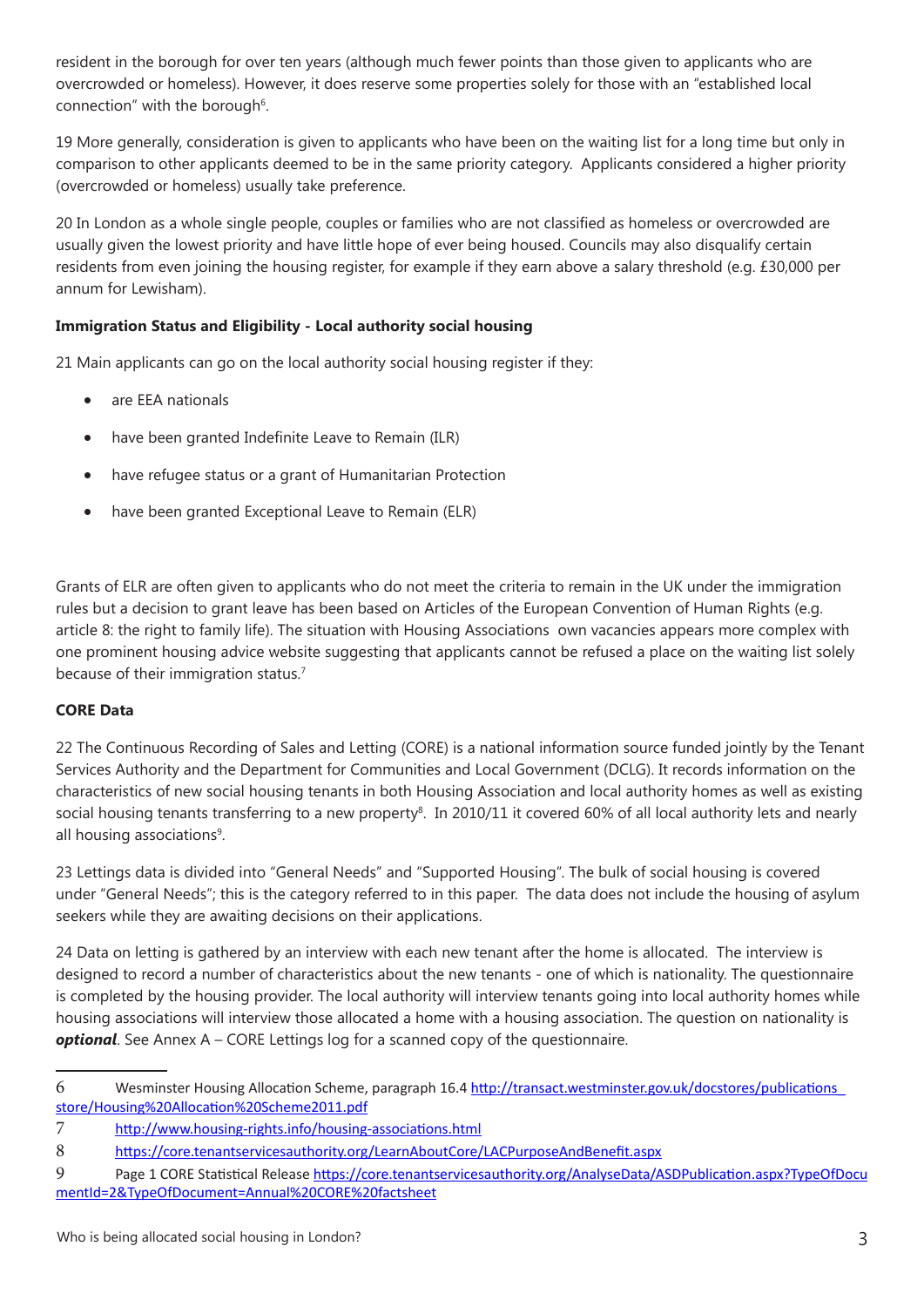25 The CORE website includes a reporting tool to allow the user to report on various attributes of those allocated properties by local authority area. This includes lettings both in local authority properties and housing associations.

26 For the rest of England, in 2010, 88% of social housing lets were recorded as going to British nationals, 5.5% to foreign nationals, 5% were unknown and 1.5% were marked as having refused to answer.

27 The proportion of social housing lets in London covered by the CORE data varies according to the borough. Some boroughs had almost all relevant social housing lets recorded in the CORE data while others only recorded a minority. Table 1 below shows the variation in coverage and includes some of the boroughs with a big discrepancy between the number of lets recorded in CORE and the actual number of lets that took place (as given in response to FOI requests asking "How many applicants for social housing to [borough] were allocated social housing in the financial year 2010/11?")10.

| <b>Borough</b>       | <b>Total Local Authority Lets</b> | <b>Lets Recorded in CORE</b> | % Coverage by CORE |
|----------------------|-----------------------------------|------------------------------|--------------------|
| Newham               | 1207                              | 478                          | 40%                |
| Greenwich            | 1877                              | 814                          | 43%                |
| Lambeth              | 2300                              | 1059                         | 46%                |
| Hackney              | 1763                              | 839                          | 48%                |
| Croydon              | 1094                              | 592                          | 54%                |
| Camden               | 1253                              | 785                          | 63%                |
| Haringey             | 862                               | 565                          | 66%                |
| <b>Tower Hamlets</b> | 2194                              | 1483                         | 68%                |
| Southwark            | 2742                              | 2574                         | 94%                |
| Wandsworth           | 1008                              | 1008                         | 100%               |
| Barking & Dagenham   | 1039                              | 1193                         | 100%               |
| Islington            | 1306                              | 1471                         | 100%               |
| Lewisham             | 1607                              | 1833                         | 100%               |
| Merton               | 367                               | 431                          | 100%               |

Table 1: Social housing lets by borough

28 The local authority lets include lets in council owned or managed stock and nominations to housing associations. The CORE data should include this plus any additional lets made from the housing associations' own waiting lists. Therefore, if there was full coverage in CORE, the total should exceed the number of local authority lets. This is the case for Merton, Islington and Lewisham. However, responses to FOI requests revealed that other boroughs have a huge number of lets not being recorded in CORE. Less than half of social housing lets in Lambeth and only 40% in Newham are covered in CORE.

29 London Boroughs can be divided into Inner London $11$  and Outer London $12$ . The number of social housing lets, as recorded in CORE, were fairly evenly split between Inner and Outer London with just over half of all social housing lets (54%) occurring in Inner London. Figure 1 below shows the nationality of the main tenant for social housing lets in Inner London, while figure 2 shows the same data for Outer London.

<sup>10</sup> Information obtained through FOI requests.

<sup>11</sup> Inner London as defined by the ONS: Camden, Hackney, Haringey, Hammersmith and Fulham, Islington, Kensington and Chelsea, Lambeth, Lewisham, Newham, Southwark, Tower Hamlets, Wandsworth, Westminster

<sup>12</sup> Outer London as defined by the ONS: Greenwich, Barking & Dagenham, Barnet, Bexley, Brent, Bromley, Croydon, Ealing, Enfield, Harrow, Havering, Hillingdon, Hounslow, Kingston upon Thames, Merton, Redbridge, Richmond, Sutton and Waltham Forest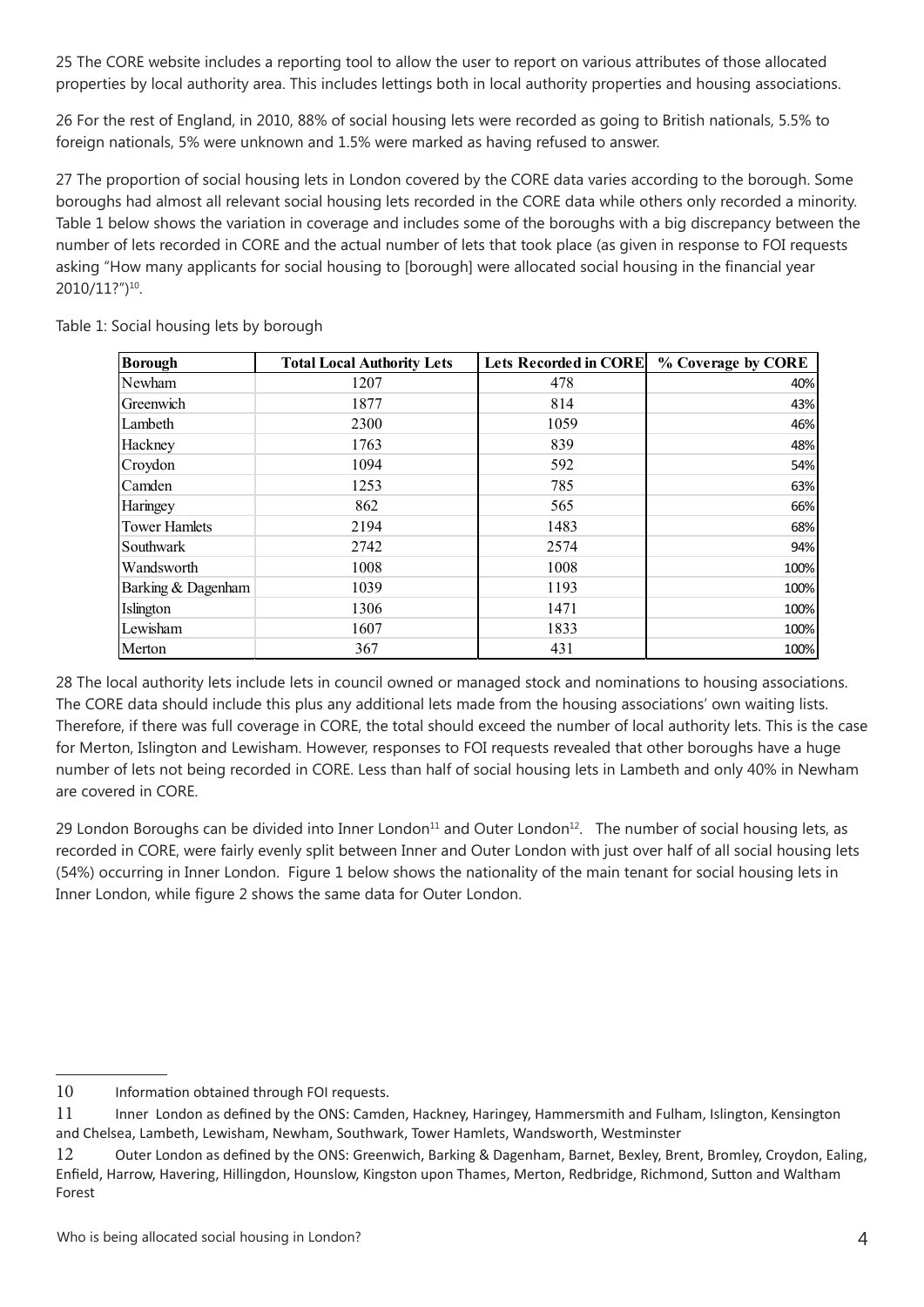



Figure 2: CORE data for Outer London Social Housing Lets by nationality



30 A higher proportion of social housing lets go to British nationals in outer London – 82% compared to 73% in inner London.

31 Inner London had a much higher rate of refusal to answer the question on nationality with 1,864 (13%) of compared to 434 lets (3.6%) in outer London. The refusal rate for the rest of England is 1.5%. The same questionnaire is used across the country.

32 Much greater variation appears when the data is examined at borough level (see Annex B) where there are large differences both in the numbers recorded as going to foreign nationals and in those who refused to answer.

33 Tables 2 and 3 below shows the percentage of social housing lets recorded in CORE that went to foreign nationals, the percentage where nationality was unknown and the percentage recorded as going to British nationals for Inner and Outer London.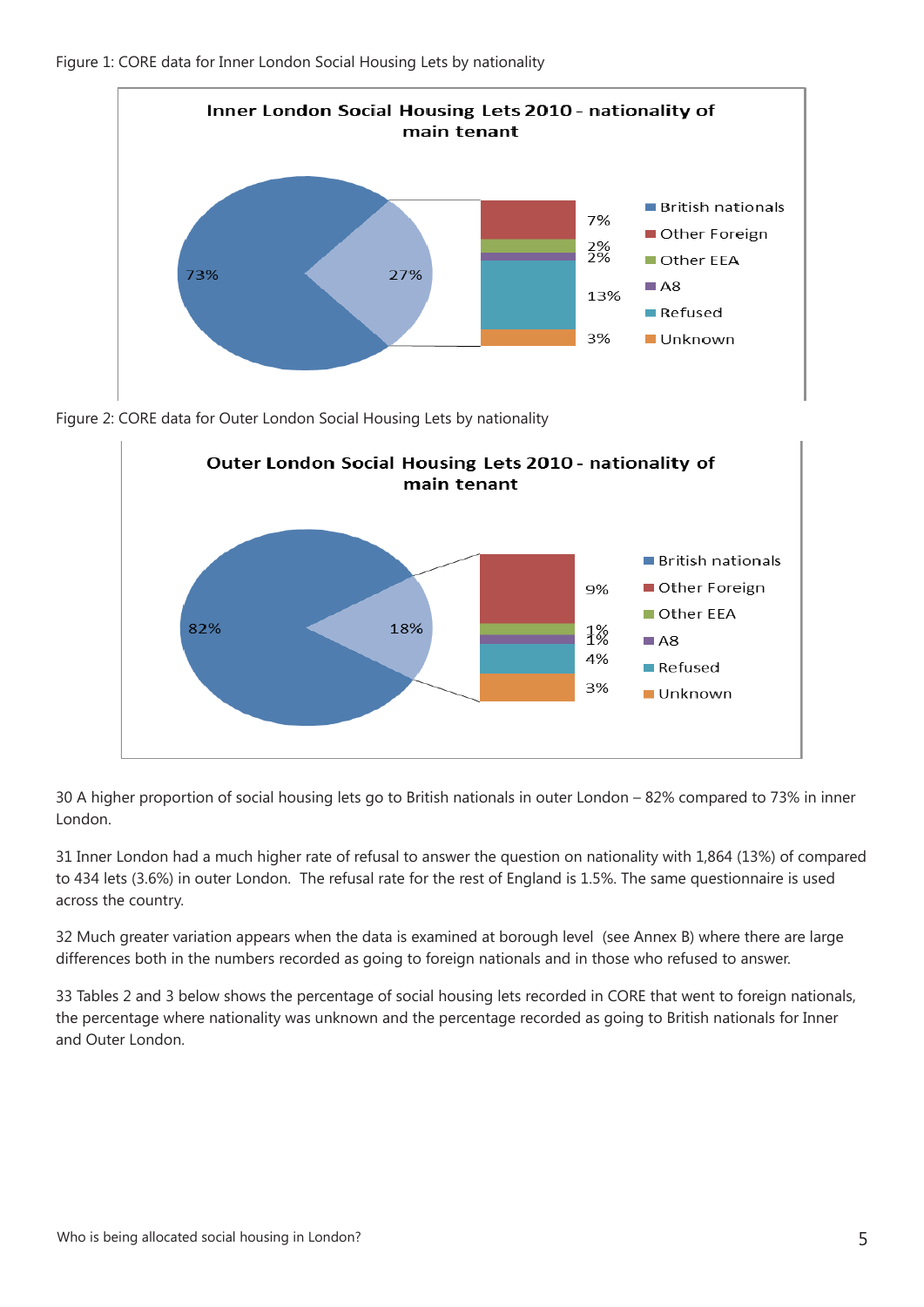Table 2: Social housing lets by Inner London Borough

| <b>Borough</b>       | % CORE lets to<br>foreign nationals | % lets recorded in<br><b>CORE</b> with no<br>nationality data | % lets recorded<br>in CORE as going<br>to British<br><b>Nationals</b> | % of total lets known to<br>be allocated to British<br>nationals |
|----------------------|-------------------------------------|---------------------------------------------------------------|-----------------------------------------------------------------------|------------------------------------------------------------------|
| Haringey             | 43%                                 | 1%                                                            | 56%                                                                   | 37%                                                              |
| Wandsworth           | 20%                                 | 1%                                                            | 79%                                                                   | 79%                                                              |
| Ken & chelsea        | 18%                                 | 4%                                                            | 79%                                                                   |                                                                  |
| Camden               | 14%                                 | 10%                                                           | 76%                                                                   | 48%                                                              |
| Lambeth              | 11%                                 | 3%                                                            | 86%                                                                   | 40%                                                              |
| Westminster          | 11%                                 | 18%                                                           | 71%                                                                   |                                                                  |
| Islington            | 10%                                 | 1%                                                            | 89%                                                                   | 89%                                                              |
| Southwark            | 9%                                  | 35%                                                           | 56%                                                                   | 52%                                                              |
| Hackney              | 8%                                  | 2%                                                            | 90%                                                                   | 43%                                                              |
| Hammersmith & Fulham | 7%                                  | 34%                                                           | 58%                                                                   |                                                                  |
| Newham               | 6%                                  | 1%                                                            | 93%                                                                   | 37%                                                              |
| <b>Tower Hamlets</b> | 6%                                  | 5%                                                            | 89%                                                                   | 60%                                                              |
| Lewisham             | 6%                                  | 36%                                                           | 58%                                                                   | 58%                                                              |

Table 3: Social housing lets by Outer London Borough

| <b>Borough</b>        | % lets recorded in<br>% CORE lets to<br><b>CORE</b> with no<br>foreign nationals<br>nationality data |     | % lets recorded<br>in CORE as going<br>to British<br><b>Nationals</b> | % of total lets known to<br>be allocated to British<br>nationals |
|-----------------------|------------------------------------------------------------------------------------------------------|-----|-----------------------------------------------------------------------|------------------------------------------------------------------|
| Ealing                | 45%                                                                                                  | 2%  | 52%                                                                   |                                                                  |
| Richmond              | 18%                                                                                                  | 3%  | 79%                                                                   |                                                                  |
| Merton                | 16%                                                                                                  | 13% | 70%                                                                   | 70%                                                              |
| Hounslow              | 13%                                                                                                  | 2%  | 89%                                                                   |                                                                  |
| <b>Barnet</b>         | 12%                                                                                                  | 1%  | 88%                                                                   |                                                                  |
| Barking & Dagenham    | 11%                                                                                                  | 4%  | 86%                                                                   | 86%                                                              |
| Hillingdon            | 8%                                                                                                   | 3%  | 88%                                                                   |                                                                  |
| <b>Brent</b>          | 8%                                                                                                   | 10% | 82%                                                                   |                                                                  |
| Redbridge             | 7%                                                                                                   | 0%  | 93%                                                                   |                                                                  |
| Croydon               | 7%                                                                                                   | 3%  | 90%                                                                   | 49%                                                              |
| <b>Waltham Forest</b> | 7%                                                                                                   | 2%  | 92%                                                                   |                                                                  |
| Kingston upon Thames  | 6%                                                                                                   | 10% | 84%                                                                   |                                                                  |
| Greenwich             | 6%                                                                                                   | 2%  | 92%                                                                   | 40%                                                              |
| Harrow                | 5%                                                                                                   | 2%  | 92%                                                                   |                                                                  |
| Havering              | 5%                                                                                                   | 2%  | 93%                                                                   |                                                                  |
| Sutton                | 4%                                                                                                   | 19% | 77%                                                                   |                                                                  |
| <b>Bromley</b>        | 4%                                                                                                   | 1%  | 95%                                                                   |                                                                  |
| Enfield               | 4%                                                                                                   | 48% | 48%                                                                   |                                                                  |
| Bexley                | 2%                                                                                                   | 1%  | 97%                                                                   |                                                                  |

34 Nearly half of all social housing lets in Ealing and Haringey in 2010 that were recorded in CORE went to foreign nationals.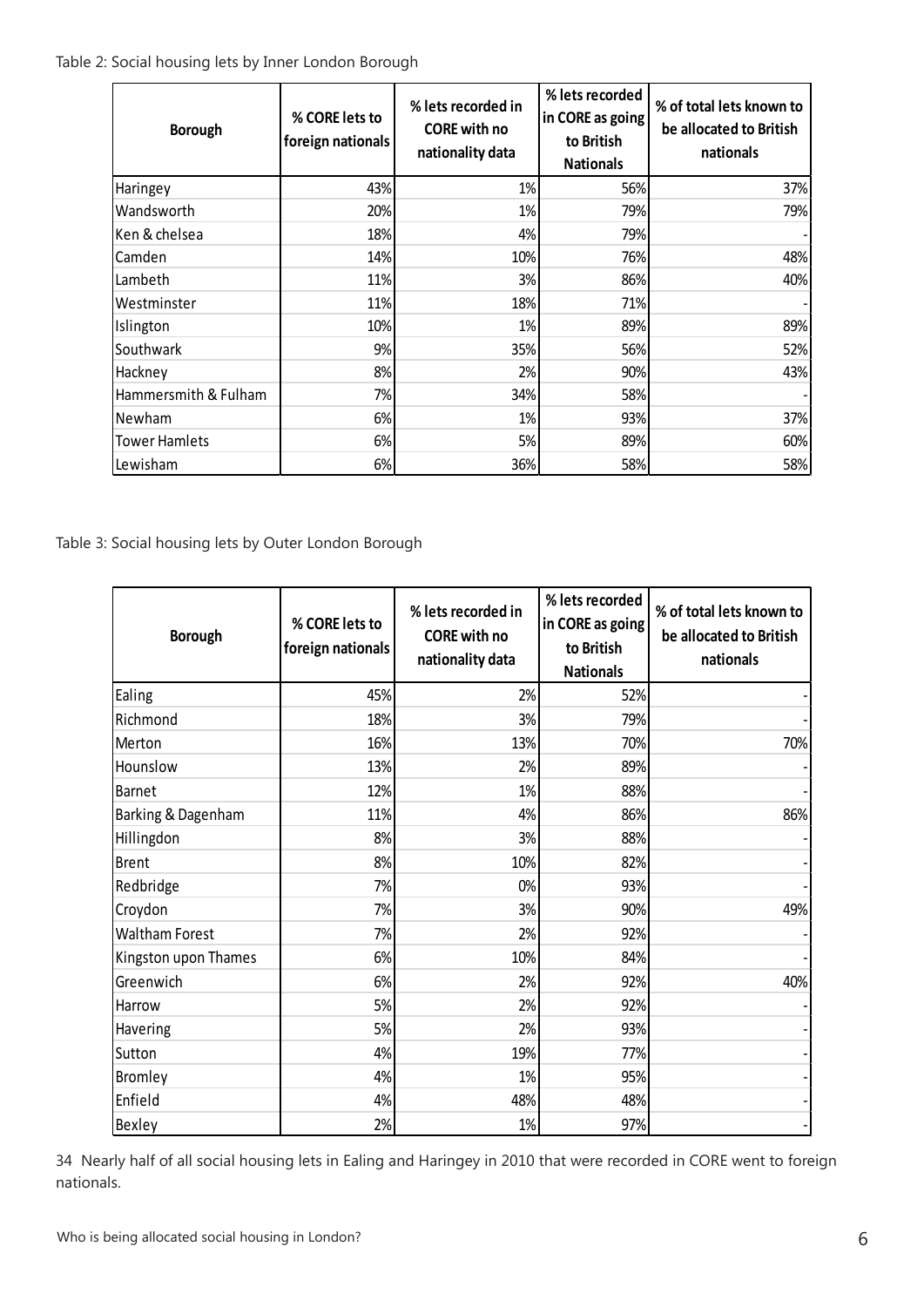35 There is great variation between the boroughs in the proportions of tenants recorded as either refusing to answer the question regarding their nationality or of the data being unknown.

36 Almost half the social housing lets in Enfield recorded by CORE had no nationality data. For Lewisham, Southwark and Hammersmith and Fulham over a third of lettings had no nationality data

37 It is noteworthy that those inner London boroughs that showed a relatively low proportion of lets to foreigners also had a very high proportion of tenants who refused to give their nationality (Lewisham, Hammersmith, Southwark).

38 When both those proportions were low, the percentage included in Core (Table 1) was also low (Newham 40%, Hackney 40%, Tower hamlets 68%).

39 As a result of these two factors, it is very hard to estimate the true proportion of new lets to foreign nationals. Put another way, the percentage of lets for which we can be reasonably sure that the tenants were British citizens can be as low as 37% (Haringey, Newham).

40 For example, Newham records 93% of social housing lets in CORE as going to British nationals. However, CORE only covers 40% of the lets made in Newham. Therefore the confirmed proportion of social housing lets that have been recorded as going to British nationals is 37%.

41 Lewisham has full coverage of its social housing lets in CORE and reports that 9% of its social housing lets went to foreign nationals. However 35% of these lets are marked as having refused to give their nationality. So the proportion confirmed as going to British nationals is 58%.

42 Lambeth records 86% of social housing lets in CORE as going to British nationals. However, CORE only covers 46% of the lets made in Lambeth. Therefore the confirmed proportion of social housing lets that have been recorded as going to British nationals is 40%.

43 This is not to suggest that the actual percentage of social housing going to British nationals is this percentage - just that this is the percentage that can be confirmed.

#### **Other Data Sources**

44 In addition to the CORE data there are additional potential sources of information on the nationality of new tenants. Each applicant for social housing has an application file opened on them by the housing provider. It will include interview notes about the applicant's circumstances and identification documentation (e.g. copy of passport) to confirm their eligibility. In addition most applicants will have filled out an application form that for many councils includes a specific question relating to nationality.

45 In boroughs where there were large gaps in the data Migration Watch UK submitted Freedom of Information Requests to try and discover the actual number of social housing lets going to foreign nationals and the number going to British nationals for the financial year 2010/11.

46 No borough was able to completely answer this question. The reasons given included:

- that the data was recorded but not collected so each individual form would have to be examined exceeding the time or cost limit.
- the question on the application form was optional so not many applicants had completed it
- the question on the application form is new and many applicants had answered a previous application form where it was not included.

47 These were interesting responses in themselves. It is curious that councils do not deem it important to collate and so report on the nationality of those allocated housing, surely a topic of acute interest to their ratepayers. It is curious also that some councils declined to reply claiming that the question in the application form on nationality is optional but an examination of the application form shows that there is nothing in the nationality question that suggests to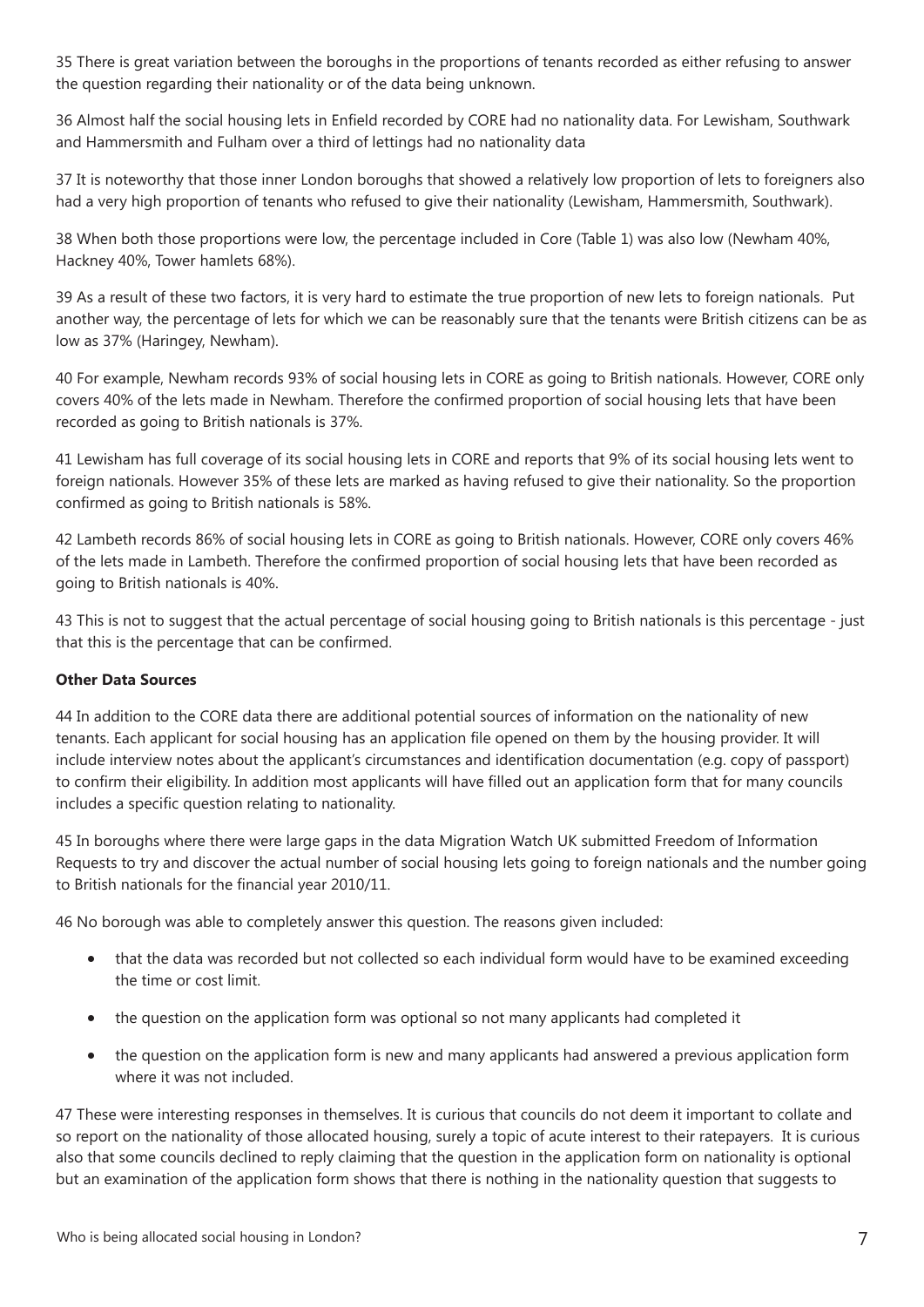applicants that it is optional (see for example Kensington and Chelsea's application form<sup>13</sup>).

#### **Conclusion**

48 The official data shows that at least 11% of social housing tenancies were given to foreign nationals in 2010. Some boroughs have large unexplained gaps in their data due either to an usually high number of respondents refusing to divulge their nationality or due to a failure to record a large proportion of their lets in CORE.

49 A full enquiry should therefore be set in hand by the central government so as to gain a full picture of to the extent to which foreign nationals impact on social housing. Meanwhile, it should be made compulsory to record and report the nationality of all social housing lets.

50 Finally, given the scarcity of social housing a debate is urgently needed on entitlement to social housing.

5 April 2012

#### **Annex A – CORE Lettings Log**

|                                                                                                                                                         | PAPER LOGS FOR INTERNAL USE ONLY. ALL DATA MUST BE SUBMITTED ELECTRONICALLY                                                                                                 | 12. The housing situation for this household immediately<br>Some only                                                                        | <b>17B. CHARGES FOR CARE HOMES</b>                                                                                    |  |
|---------------------------------------------------------------------------------------------------------------------------------------------------------|-----------------------------------------------------------------------------------------------------------------------------------------------------------------------------|----------------------------------------------------------------------------------------------------------------------------------------------|-----------------------------------------------------------------------------------------------------------------------|--|
| CORE Lettings Log 2010/11                                                                                                                               | LOG SIGNATURES/INITIALS                                                                                                                                                     | before this letting                                                                                                                          | otal charge<br>(for period shown in Q.18)                                                                             |  |
|                                                                                                                                                         | For HA/LA use only                                                                                                                                                          | $\Box$ 10<br>Local authority general<br>$\Box$<br>Hospital<br>needs tenancy<br>Prison.                                                       |                                                                                                                       |  |
| STRICTLY CONFIDENTIAL                                                                                                                                   | Mationality of person 1 as defined by applicant<br>$\sqrt{$ one only                                                                                                        | $\Box$ 11<br>$\square$ 2<br>Housing association<br>Approved probation hostel<br>$\Box$ 12                                                    | 17C. PLEASE TICK IF THERE IS NO CHARGE TO THE                                                                         |  |
| <b>LANDLORD/LETTINGS DETAILS</b><br>$\sqrt{2}$ and $\alpha$                                                                                             | UK national resident in UK<br>UK national returning from residence overseas                                                                                                 | general needs tenancy<br>Direct access hoste<br>□<br>口 26<br>Owner occupation (private)<br>Bed and breakfast                                 | OCCUPANT FOR THE ACCOMMODATION<br>18. Rent and other charges period                                                   |  |
| a General Needs unit<br>$\Box$                                                                                                                          | Czech Republic<br>Estonia<br>Hungary<br>Latvia                                                                                                                              | $\Box$ 14<br>Owner organization (low cost home<br>$\Box$ 27<br>$\Box$ 15<br>Short life housing<br>(girlizterwo                               | one only<br>$\Box$<br>Weekly for 49 weeks<br><b>Weekly for 52 weeks</b>                                               |  |
| Housing association landlord.<br>Letting in<br>a Supported unit<br>п<br>$\rightarrow$                                                                   |                                                                                                                                                                             | $\Box$ 22<br>$\Box$<br>Private sector tenancy<br>Foyer                                                                                       | $\square$ 2<br>Weekly for 48 weeks<br>ortnightly                                                                      |  |
| OR<br>a General Needs unit<br>$\Box$ 3<br>Local authority landlord:<br>Letting in<br>$\,<$                                                              | Peland<br>Slovakia<br>Slovenia<br>1 Lithuania                                                                                                                               | 口 4<br>Mobile home/carayan<br>口23<br>Tied housing or rented with job                                                                         | $\Box$ 3<br>Weekly for 47 weeks<br>nur-weekly                                                                         |  |
| a Supported unit<br>$\mathcal{A}$                                                                                                                       | Other European Economic Area (EEA)* country<br><b>Bulgaria</b><br><b>Domini</b>                                                                                             | Any other temporary<br>Supported housing<br>口 6<br>$\Box$ 18                                                                                 | 口4<br>Weekly for 46 weeks<br>alendar monthly                                                                          |  |
| FOR GENERAL NEEDS HOUSING ONLY                                                                                                                          |                                                                                                                                                                             | Housing for alder people<br>$\Box$ 8<br>Home Office Asylum Support [7] 24<br>tesidential care home<br>$\Box$                                 | 口 s<br>Neekly for 50 weeks                                                                                            |  |
| 1b. Who is the landlord on the tenancy agreement?                                                                                                       | Any other country<br>Refused                                                                                                                                                | Children's home/foster care<br>$\Box$ 13<br>Living with family<br>$\Box$ 16                                                                  | Month Year<br>19. Key dates (e.g. 13/05/10)<br>Day.                                                                   |  |
| This landlord   1 Another HA/LA   2                                                                                                                     | Other EEA countries are Austria, Belgium, Cyprus, Denmark, Finland, France, Germany,                                                                                        | Living with friends<br>$\Box$ 12<br>Rough sleeping<br>$\Box$ 19                                                                              | foid (or new build handover) date                                                                                     |  |
| Registration number/LA CORE code<br>If another HA/LA                                                                                                    | Greece, Ireland, Italy, Luxembourg, Malta, Netherlands, Portugal, Spain, Sweden, Iceland,<br>jechtenstein, Norway and Switzerland.                                          | Other<br>Women's refuge<br>$\Box$ 21<br>口25                                                                                                  | Major repairs completion date (if major                                                                               |  |
| Name:                                                                                                                                                   | . Tenant's, or tenant and partner's net weekly income                                                                                                                       | Location of previous accommodation<br>13a Enter LA in which household lived immediately before this letting                                  | egairs carried out during yold periodi-                                                                               |  |
|                                                                                                                                                         | This does not include child benefit, housing benefit, council tax                                                                                                           | (including temporary accommodation) DO NOT LEAVE BLANK                                                                                       | the unit is in a supported scheme for stays of one month or less, fill in                                             |  |
| FOR SUPPORTED HOUSING ONLY                                                                                                                              | enefit or interest from savings) (see Manual)<br>Round to nearest 6                                                                                                         | Name of local authority<br>ONS LA code                                                                                                       | п<br>only the start date below and tick here to confirm it is 'very short stay'.                                      |  |
| 1c. Please enter the management group and scheme code for the property.<br>Scheme code<br>Management group code                                         | <b>State Benefits</b><br>ald benefit and housing benefit                                                                                                                    |                                                                                                                                              | Month<br>Day.<br><b>Year</b><br>Tenancy start date                                                                    |  |
|                                                                                                                                                         | o pos enter cray state pension)                                                                                                                                             | (Please refer to appendix F of the CORE manual for ONS codes)                                                                                | DO NOT LEAVE BLANK                                                                                                    |  |
|                                                                                                                                                         | Child Tax Credit (this is not child benefit)                                                                                                                                | 13b If the household has moved from settled accommodation                                                                                    |                                                                                                                       |  |
| 1d. Is this a first letting in a supported housing unit/bedspace which has<br>been newly built, converted or newly acquired                             |                                                                                                                                                                             | (immediately prior to being rehoused), enter the full postcode for the<br>previous accommodation.                                            | 20. How many times has this unit been previously offered since becom-                                                 |  |
|                                                                                                                                                         | Occupational/Stakeholder Pension<br><b>Auditor SERPSS</b>                                                                                                                   |                                                                                                                                              | ing available for letting?                                                                                            |  |
| Yes 1 1 No 2                                                                                                                                            | ------------                                                                                                                                                                |                                                                                                                                              | <b>DO NOT LEAVE BLANK</b>                                                                                             |  |
| <b>TENANCY DETAILS</b><br>Tenant code                                                                                                                   | Earnings from employment/self employment and<br>other income (include Working Tax Credit, but exclude                                                                       | If full postcode not known or previous accommodation was temporary, please tick<br>- 11                                                      | <b>Enter number of unsuccessful offers</b><br>(for a property let at the first attempt, enter 0)                      |  |
| 2. Type of tenancy                                                                                                                                      |                                                                                                                                                                             | 14. Immediately prior to this letting, was this household ?<br>one only                                                                      | 21. NLPG UPRN                                                                                                         |  |
| $\Box$<br>$\Box$ s<br>Secure<br>Licence agreement                                                                                                       | lease your if the above earnings figure includes other income (see Manual)<br>$\Box$                                                                                        | Not homeless<br>$\Box$                                                                                                                       | See Manuall                                                                                                           |  |
| (supported housing/almshouses only<br>$\Box$<br>Assured                                                                                                 | lease of Q.7 is only partially completed or refused                                                                                                                         | Found 'statutorily homeless' by a housing authority and owed a main<br>$\Box$                                                                | LETTINGS IN SUPPORTED HOUSING SCHEMES                                                                                 |  |
| $\Box$<br>Assured shorthold<br>$\square$<br>Starter/introductory tenancy<br>(supported housing only)                                                    | homelessness duty<br>I. Sources of income of tenant, or tenant and partner (other than<br>Found 'statutorily homeless' by a housing authority but not owed a main<br>$\Box$ |                                                                                                                                              | <b>OMIT ALL REMAINING QUESTIONS</b>                                                                                   |  |
| $\Box$<br>Other                                                                                                                                         | hild benefit, housing benefit, and council tax benefits, or tax credits)                                                                                                    | homelessness duty                                                                                                                            | <b>PROPERTY DETAILS</b>                                                                                               |  |
| Tenantial should be informed of use<br><b>HOUSEHOLD DETAILS</b><br>and permission sought at inter                                                       | If from state benefits/state pensions<br>$\Box$<br>No state benefits/<br>state pension                                                                                      | $\Box$<br>Other homeless i.e. not found statutorily homeless by a housing authority<br>out considered to be homeless by the letting landlord | 22. LA/HA property<br>reference                                                                                       |  |
| $\sqrt{H\int_0^2  f(x) ^2}$ Refused (Q3 - Q10)                                                                                                          | $\Box$<br>artly from state benefits/state pensions<br>$\Box$<br>Don't know                                                                                                  |                                                                                                                                              |                                                                                                                       |  |
| 3. HOUSEHOLD CHARACTERISTICS. Enter age, sex, economic status<br>and relationship to person 1 of all household members. Enter occupation code           | 9. Will the tenant qualify for housing benefit?                                                                                                                             | 15. Was the letting made under any of the following allocations systems?<br>one box in each row                                              | 23. Number of bedrooms<br>(if shared accommodation, enter number of bedrooms                                          |  |
| only for household members working full or part-time. Refer to show card for                                                                            | Yes $\Box$ 1 No $\Box$ 2<br>Don't know     3                                                                                                                                | Choice-based lettings (CBL)<br>Yes $\Box$ 1<br>$No \square 2$                                                                                | occupied by this household; a bedsit has 1 bedroom)                                                                   |  |
| occupation codes. If joint tenant, enter most economically active tenant first.<br>Relationship Economic Occupatio                                      | 10. In the tenant's view what was the main reason the                                                                                                                       | Yes [] 1<br>$No \square 2$<br>Common housing register (CHR)                                                                                  | 24. Type of unit<br>/ one only                                                                                        |  |
| Economic status<br>M/E<br>to Person 1<br>status                                                                                                         | $\angle$ one only<br>household left their last settled home?                                                                                                                | Common Allocation Policy (CAP)<br>Yes [] 1<br>$Ni$ $2$                                                                                       | Shared flat/maisonette<br>$\Box$ 4<br>$\Box$<br>Flat/maisonette                                                       |  |
| Euli rima work<br>Person:<br>(30 hours or more per                                                                                                      | ermanently decanted from another<br>Property unsuitable because of<br>$\Box u$<br>property owned by this landlord                                                           | 16. Source of referral for this letting? (See Manual)<br>v one only                                                                          | Reduit<br>$\square$ 2<br>Shared house/bungalow<br>$\square$ 5                                                         |  |
| weeks<br>Person:<br>$2 =$ Part time work                                                                                                                | overcrowding<br>n<br>Left home country as refugee<br>$\Box$<br>Under-occupation<br>$\sqrt{21}$                                                                              | Internal transfer<br>$\Box$<br>Other social landlord<br>$\Box$ 10                                                                            | $\square$ 3<br>口。<br>House/bungalow<br>Other                                                                          |  |
| fiess than 10 hour<br>per week)                                                                                                                         | Sischarged from prison or from<br>Property unsuitable because of il                                                                                                         | $\Box$<br>Tenant applied direct (no<br>$\Box$ 2<br>Social services                                                                           | 25. Type of building<br>one only                                                                                      |  |
| Person 3<br>- Good teaching Deal                                                                                                                        | ongstay hospital or other institution<br>$\frac{1}{2}$<br>$\Box$ 13<br>health/disability                                                                                    | referral or nomination)<br>$\Box$ 12<br>Police, probation, prison                                                                            | $\Box$<br>Purpose built<br>Converted from previous residential or non-residential property<br>$\Box$ 2                |  |
| Person 4<br>4 = Job seeker                                                                                                                              | oss of tied accommodation<br>$\Box$ 4<br>Property unsuitable because of                                                                                                     | HA lettings only - nominated by<br>$\Box$ 3<br>$\square$ 13<br>Youth offending team<br>a local housing authority                             |                                                                                                                       |  |
| - Retired<br>Person:                                                                                                                                    | $\Box$ 14<br>poor condition<br>$\Box$ s<br>End of Assured Shorthold tenancy                                                                                                 | $\Box$ 14<br>Community mental health<br>HA supported lettings only -<br>$\Box$ 4                                                             | Van Mo<br>26. Is property built or adapted to wheelchair user standards?<br>$\square$ 1 $\square$ 2                   |  |
| Not seeking work<br>Tall turns student                                                                                                                  | Couldn't afford rent or mortgage [35<br>viction or repossession<br>$\Box$                                                                                                   | <b>TANTO</b><br>referred by local authority                                                                                                  |                                                                                                                       |  |
| Person 6<br>Arrest of Africa's - all                                                                                                                    | o move nearer to family/friends                                                                                                                                             | housing department<br>$\Box$ 15<br>Health service                                                                                            | 27. Reason for vacancy<br>Some only                                                                                   |  |
| Person 7<br>schools or disability                                                                                                                       | П<br>$\Box$ 16<br>comestic violence<br>school                                                                                                                               | $\square$ 8<br>Relocated through a recognised<br>$\Box$ 7<br>Voluntary agency<br>national, regional or sub-regional                          | First let of newbuild, conversion, rehabilitation or<br>$\Box$<br>acquired property                                   |  |
| i = Child under 16<br>Person B                                                                                                                          | Non-violent) relationship breakdown<br>To move nearer to work<br>$\Box$ 17                                                                                                  | 口16<br>ousing mobility scheme<br>Other                                                                                                       | $\Box$ 2<br>Relet - internal transfer                                                                                 |  |
| $0 =$ Other adult                                                                                                                                       | with partner.<br>п.<br>To move to accommodation with                                                                                                                        |                                                                                                                                              | Relet - previous tenant moved to (other) LA<br>$\square$ 3                                                            |  |
| Relationship to Person 1<br>$P =$ Partner $C =$ Child (eligible for child benefit, under 16 or<br>reder 20 if still in full-time refuration). X = Other | laked to leave by family or friends<br>$\Box$<br>$\Box$ 18<br>support                                                                                                       | <b>RENT AND OTHER CHARGES</b><br>17A RENT & CHARGES                                                                                          | Relet - previous tenant moved to (other) HA<br>$\Box$ 4                                                               |  |
| 4. Does the household contain a pregnant woman?                                                                                                         | $\Box$ to<br>Incial harassment<br>To move to independent<br>$\Box$ 19<br>accommodation                                                                                      | - 17B CARE HOME CHARGES<br>17. Complete only one section - A or B or C                                                                       | $\Box$ s<br>Relet - previous tenant died (no succession)<br>$\Box$ 6<br>Relet - property abandoned by previous tenant |  |
| Yes 1<br>$No \Box 2$<br>Refused [1]                                                                                                                     | ther problems with neighbours<br>$\Box$ 11<br>$\Box$ 20                                                                                                                     | 17C NO CHARGE<br><b>17A RENT AND CHARGES</b>                                                                                                 | $\Box$<br>Relet - previous tenant evicted                                                                             |  |
| 5. Ethnic group of person 1 as defined by applicant<br>$\checkmark$ one only                                                                            | 11. Does anyone in the household have any specific housing                                                                                                                  | Gasic race                                                                                                                                   | $\Box$ 8<br>Relet - previous tenant moved to private sector or other                                                  |  |
| a. White<br>16sh<br>$\Box$ Other<br><b>British</b>                                                                                                      | needs in relation to any of the following? At least one box                                                                                                                 | (for period shown in Q.18)                                                                                                                   | accommodation<br>$\Box$ 2                                                                                             |  |
| b. Mixed<br>White & Black Caribbean<br>White & Black African                                                                                            | must be ticked. Note that options (d) - (f) may be selected in<br>conjunction with one of (a), (b) or (c).                                                                  | Service charge (eligible for HB)                                                                                                             | Relet - to tenant who occupied same property as<br>temporary accommodation                                            |  |
| White & Asian<br>$-$ 0%                                                                                                                                 | (a) Requires fully wheelchair accessible housing                                                                                                                            |                                                                                                                                              | 28 Location of property                                                                                               |  |
|                                                                                                                                                         | (b) Requires wheelchair access to essential rooms.                                                                                                                          | Il Personal service charge (not<br>eligible for HB eg heating, hot water.                                                                    | Name of local authority<br>ONS LA code                                                                                |  |
| Bangladeshi   Other<br>c. Asian or Asian British<br>  Indian<br>Palestane                                                                               | (c) Requires level access housing                                                                                                                                           | excluding water rates)                                                                                                                       |                                                                                                                       |  |
| d. Black or Black British<br>Caribbean<br><b>FT</b> African<br>Other                                                                                    | (d) Requires adaptations relating to a visual impairment<br>(e) Requires adaptations relating to a hearing impairment                                                       | of Support charges (charges made to fund<br>housing-related support services included                                                        | please refer to Appendix F of the CORE Manual for ONS codes)                                                          |  |
| e. Chinese or other ethnic group   Chincia<br>$\Box$ on                                                                                                 | (f) Other disability related requirements                                                                                                                                   | in the tenancy agreement!<br>Total charge (i+ii+iii+iv)                                                                                      | Full postcode of property                                                                                             |  |
|                                                                                                                                                         | (g) No disability related housing design or adaptation requirements                                                                                                         |                                                                                                                                              |                                                                                                                       |  |
|                                                                                                                                                         |                                                                                                                                                                             |                                                                                                                                              | If previous postcode (Q13b) and new postcode (Q28) are the same, please tick                                          |  |
| f. Gypsy/Romany/Irish Travelier<br>$g.$ Refuse $\qquad \qquad$                                                                                          | <b>N Don't know</b>                                                                                                                                                         |                                                                                                                                              |                                                                                                                       |  |
| Mersiers 7.1 01/04/10                                                                                                                                   | TNS Research International                                                                                                                                                  | Copies of the CORE Instruction Manual and Logs can be downloaded from the CORE website http://core.tenantservicesauthority.org               |                                                                                                                       |  |

<sup>13</sup> Section 1 [http://www.rbkc.gov.uk/pdf/CHR%20form%202010%20Apply%20final.pdf](http://www.rbkc.gov.uk/pdf/CHR form 2010 Apply final.pdf)